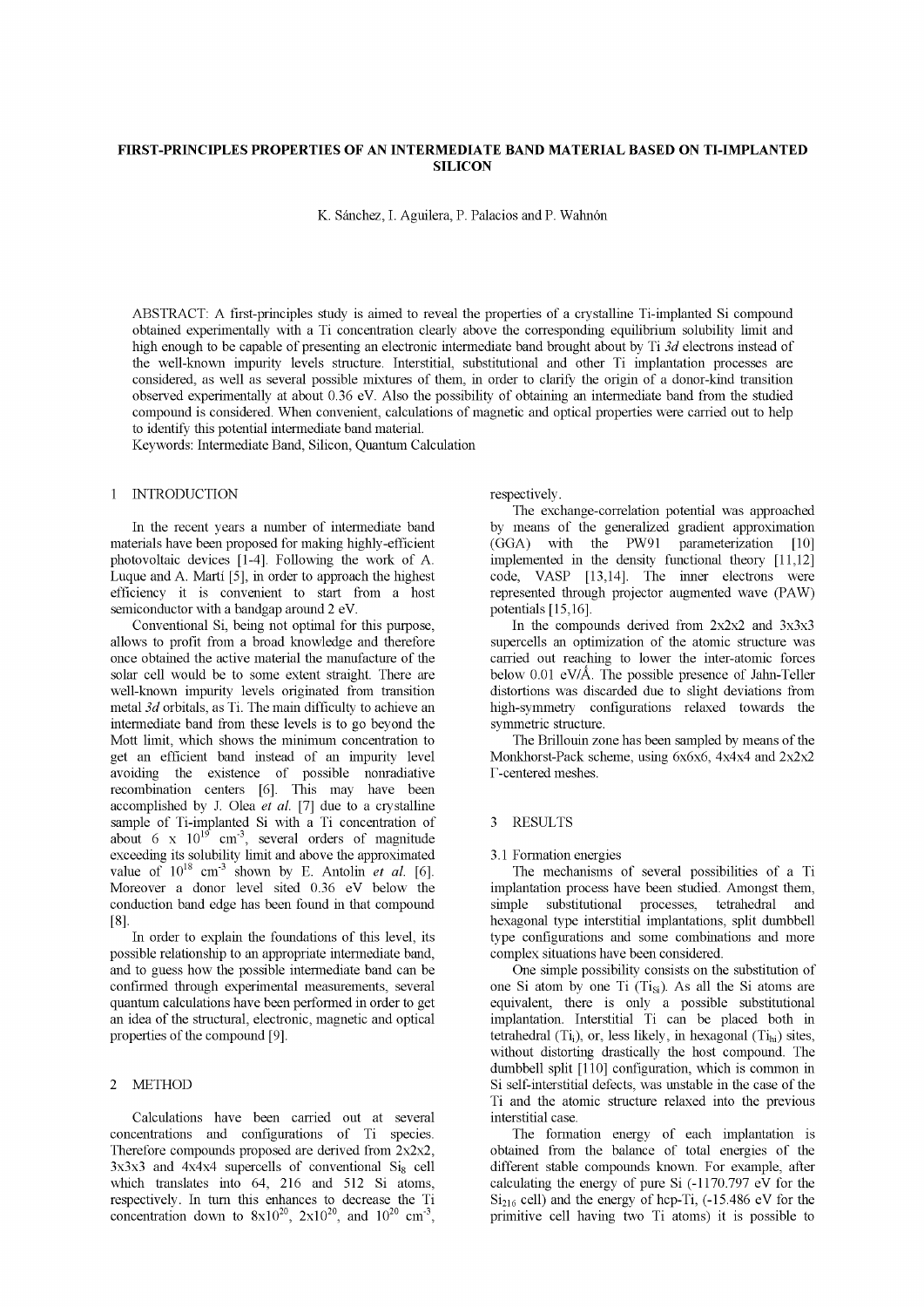extract the balance from the energy of the substitutional  $Ti_{S_1}Si_{215}$  compound (-1177.034 eV):

 $E^{\text{t}}[\text{Ti}_{\text{S1}}\text{Si}_{\text{215}}] = E[\text{Ti}_{1}\text{Si}_{\text{216}}] - (215/216)E[\text{Si}_{\text{216}}] - (1/2)E[\text{Ti}_{2}] =$  $+ 2.156$  eV

Additionally, the energetic balances of several combinations of these implantations were also studied. These include combination of two interstitial implantations, substitutional plus interstitial and substitutional plus Si autointerstitial. Energies were calculated both in the nearest  $(N)$  and in the remotest  $(R)$ configurations for this kind of combinations. The formation energy per Ti atom is shown in Table I.

**Table I:** Formation energies of different Ti implanted compounds.

| Compound                           | $E^{\rm f}$ eV |  |
|------------------------------------|----------------|--|
| $Ti_{Si}Si_{215}$                  | $+2.156$       |  |
| Ti <sub>i</sub> Si <sub>216</sub>  | $+1.506$       |  |
| Ti <sub>hi</sub> Si <sub>216</sub> | $+3.343$       |  |
| $Ti_iTi_iSi_{216}$ (R)             | $+2.993$       |  |
| $Ti_{i}Ti_{i}Si_{216}$ (N)         | $+2.632$       |  |
| $TiiTiSiSi215 (R)$                 | $+3.629$       |  |
| $Ti_1Ti_5Si_{215} (N)$             | $+2.094$       |  |
| $T_{1Si}S_{1i}S_{1215} (R)$        | $+6.002$       |  |
| $Ti_{Si}Si_2Si_{215} (N)$          | $+4.103$       |  |

It can be seen from the positive sign of the energy balances that none of the individual Ti implantation processes are favored. However, amongst the three proposed mechanisms, it can be seen that the lower penalty corresponds to the interstitial Ti; . The 0.66 eV difference between it and the substitutional implantation helps to understand that only the 2% of Ti atoms occupy substitutional sites. The hexagonal interstitial implantation is rather improbable to take place due to the difference from the formation energies regarding to the formers.

The combination of processes, when placed at the remotest sites of the supercell, shows formation energy nearly equal to the addition of both implantations, as it was expected. This formation energy is lowered when they get closer due to the tendency of Ti atoms to be grouped forming a cluster. Comparing the different possible combinations, the  $Ti<sub>i</sub>Ti<sub>Si215</sub>$  shows the smallest penalty. Its formation energy per Ti atom, +1.097 eV is even below that of  $Ti<sub>i</sub>Si<sub>216</sub>$  compound. However, it must be noted that the concentration of Ti<sub>si</sub> atoms is 2% against 98% of Ti; . Therefore, even in the case that every Tisi would appear together with an interstitial Ti forming a dimmer, its concentration would be two orders of magnitude below  $[T_i]$ .

#### 3.2 Atomic structure

The relaxed substitutional structure shows a Ti atom surrounded to four Si nearest neighbors, placed in tetrahedral coordination. The Tisi-Si distance is 2.502 and 2.504 Å for the  $Tis_iSi_{63}$  and  $Tis_iSi_{215}$  compounds, respectively. The second nearest neighbors are placed further away, at distances of 3.902 and 3.901 A for the  $Ti_{Si}Si_{63}$  and  $Ti_{Si}Si_{215}$  compounds, respectively.

In a simplified view the interstitial implantation could be considered as a tetrahedral as well, because the first neighbors are located following this symmetry at 2.474 Å for the  $Ti<sub>1</sub>Si<sub>216</sub>$  compound (2.481 Å for the  $Ti<sub>i</sub>Si<sub>64</sub>$  cell). Actually the second nearest neighbors are worth to be considered, given that they are located at 2.774 Å (2.772 Å for Ti<sub>i</sub>Si<sub>64</sub>), only 0.3 Å further away. This will be analyzed again in the next sub-section. The environment of the  $Ti<sub>i</sub>$  atom is shown in Fig. 1, from which it can be deduced that the second nearest neighbors form an octahedral configuration.



**Figure 1:** Environment of interstitial Ti implantation. Ti and Si atoms are colored in green and red, respectively. Tetrahedral and octahedral bonds are show also.

3.3 Electronic structure

In order to get a reference for the implanted compounds, the electronic structure of bulk-Si was obtained. The value calculated for the band-gap of the experimental lattice of the bulk structure was 0.60 eV for the different supercells. Otherwise, the gap found for the relaxed Si was 0.63 eV. Therefore the band gap calculated is around half of the experimental value (1.12 eV).

The band structure of the  $Ti_{Si}Si_{63}$  compound is shown in Fig. 2. A band formed mainly by two states Ti *3d,*  slightly overlapped to the conduction band of the host semiconductor, can be appreciated. These states have *e<sup>g</sup>* symmetry and are split by the tetrahedral crystal field towards low energies in contrast to the  $t_{2g}$  states, which appear mixed with the conduction band.



**Figure 2:** Electronic band structure (left) and density of states (DOS) (right) of the Ti<sub>Si</sub>Si<sub>63</sub> compound. The projected DOS of the Ti *3d* electrons is drawn in light green. In this case both spin states are degererated.

A lower concentration of substitutional Ti results in a narrowing of the  $e_g$  band [4]. Indeed in the case of the  $Ti_{Si}Si_{511}$  compound it appears completely isolated from the conduction band. However, in all the substitutional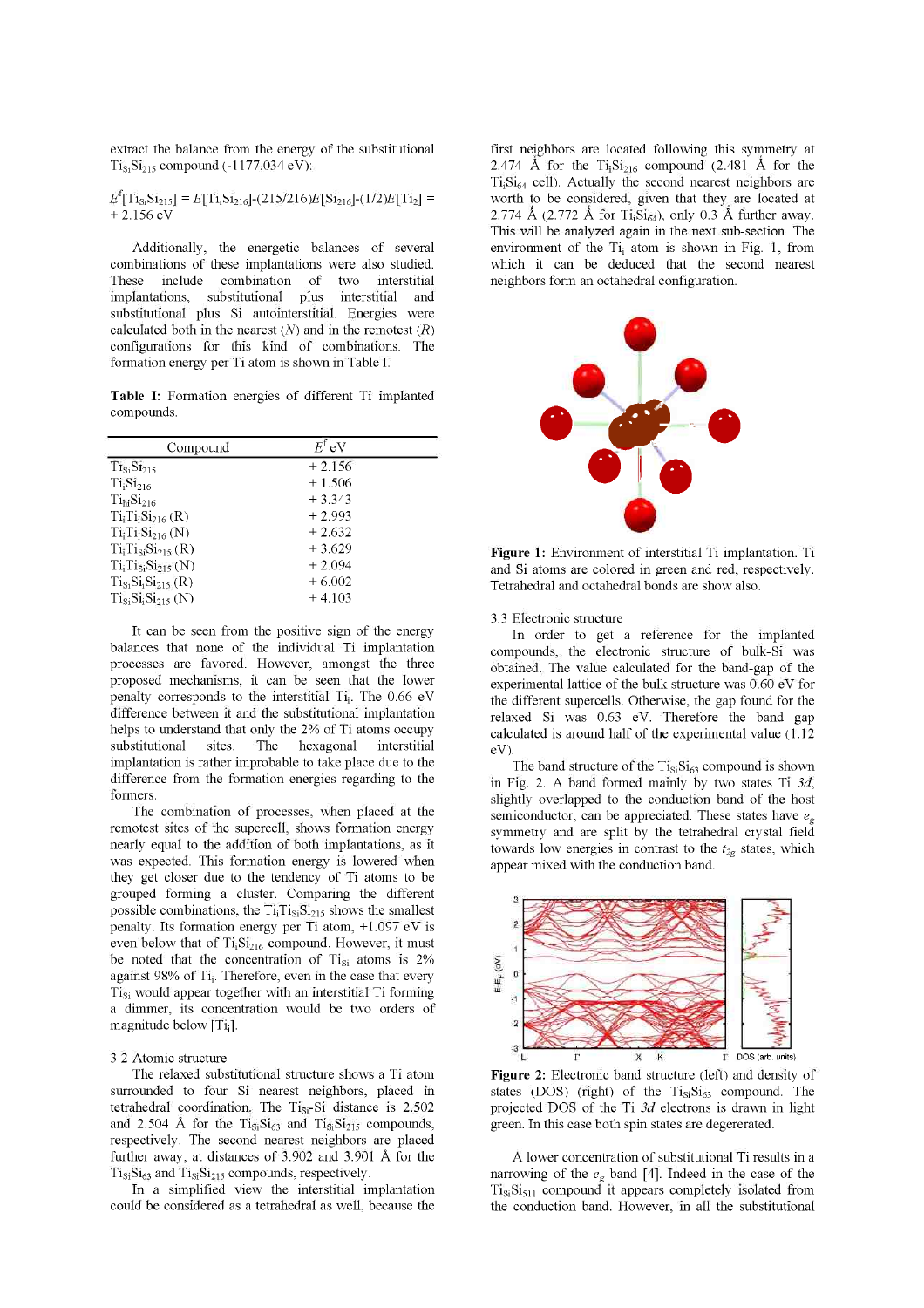compounds the band formed is empty and therefore does not fulfill with all the intermediate band requirements. Furthermore, an empty band is not compatible with the donor level found experimentally.

The properties of the interstitial compounds are rather different. The electronic structure corresponding to  $Ti<sub>i</sub>Si<sub>512</sub>$  is represented in the Fig. 3. The splitting of a group of three Ti *3d* low energy levels, which correspond to the well-known  $t_{2g}$  manifold in both spin channels contrasts with the previous case. This observation show that the crystal field caused by the six second nearest neighbors placed in octahedral positions overcomes the opposite, tetrahedral field caused by the four nearest neighbors, as it was aforementioned by G. W. Ludwig and H. H. Woodbury [15]. The probable cause may be that the increase in the coordinated ions of the octahedral environment be a more determining factor than the slight increase  $(0.3 \text{ Å})$  of the distance with regard to the tetrahedral one.



**Figure 3:** Total, Ti *3d* projected and different orbital projected density of states. Majority and minority spin channels are represented in the upper and lower part of each chart. It can be seen that  $3d_{xy}$ ,  $3d_{yz}$  and  $3d_{xz}$  form exclusively the states of the intermediate band, according to a *t2g* type orbital.

In summary, predominant octahedral splitting causes the appearing of two narrow, isolated bands inside the host semiconductor band-gap of the  $Ti<sub>i</sub>Si<sub>512</sub>$  compound. Both are populated with electrons and therefore any of them could originate the experimental donor level. However, after correcting the band-gap subestimation, the closest excitation energy to the donor level found (estimated in 0.36 eV [8]) corresponds to the minority band [9], Furthermore, the minority manifold has is partially (1/3) occupied and therefore fulfills all the requirements of an intermediate band.

3.3 Magnetic properties of interstitially Ti implanted Si

From now on only the properties corresponding to interstitially implanted compounds will be analyzed, given that 98% of implanted Ti atoms in the sample arrange in this configuration and that is the most plausible cause of the donor level found experimentally.

It has been addressed above that Ti atoms implanted interstitially in a homogeneous way show preference for ferromagnetic (FM) alignment, which is more stable than paramagnetic (PM) or antiferromagnetic (AF) configuration. In order to guess if this preference persists at different interatomic distances for a pair of Ti atoms, several calculations for the total energy of relaxed compounds with formula  $Ti<sub>12</sub>Si<sub>216</sub>$  have been carried out considering different  $Ti_i$ - $Ti_i$  configurations. The magnetic moments used as starting condition were chosen including both FM and AF alignments for Ti atoms in every case.

A summary of the calculations is presented in Table II. It can be seen that for the shortest distances the most stable phase is the paramagnetic one. However, at distances longer than 9 A, the FM alignment has the lower energy.

**Table II:** Distance between Ti atoms, more stable magnetic behavior, total magnetic moment per cell, and energetic difference between FM and AF phases (when convenient) of the  $Ti<sub>2</sub>Si<sub>216</sub>$  compounds.

| $d[T_1-T_1](\mathring{A})$ | Stable phase $m(\mu_R)$ |      | $E_{AF}E_{FA}$ (meV) |
|----------------------------|-------------------------|------|----------------------|
| 2.49                       | PМ                      |      |                      |
| 3.49                       | PM                      |      |                      |
| 5.20                       | PM                      |      |                      |
| 7.74                       | AF                      |      | $-28$                |
| 947                        | <b>FM</b>               | 4.03 | 11                   |
| 11.84                      | FM                      | 4.23 | 32                   |
| 12.82                      | FM                      | 4.02 |                      |

The magnetic coupling constant,  $J$ , can be related to the energetic difference shown in table II, at least in the order of magnitude, although is possible that the disorder in the arrangement of the Ti atoms cause a lowering in the value. Therefore, the numbers suggest that at room temperature would not be rather probable to find long range magnetic ordering.

However, it seems possible that at low temperatures some magnetic order could be found in the material. Indeed, if ferromagnetic behavior were found in the experimental compounds that would be an argument pointing towards that the Ti atoms are implanted in an interstitial configuration.

### 3.4 Optical properties of interstitially Ti implanted Si

The dilution level  $Ti<sub>i</sub>Si<sub>216</sub>$  was chosen to study the effect of the interstitial Ti on the absorption coefficient and reflectance, since it corresponds to the relaxed structure with the concentration closer to the experiment. These properties were obtained from the dielectric function that was calculated using the Fermi's golden rule, as a sum over independent transitions between the Kohn-Sham states.

In this sum, only interband and direct transitions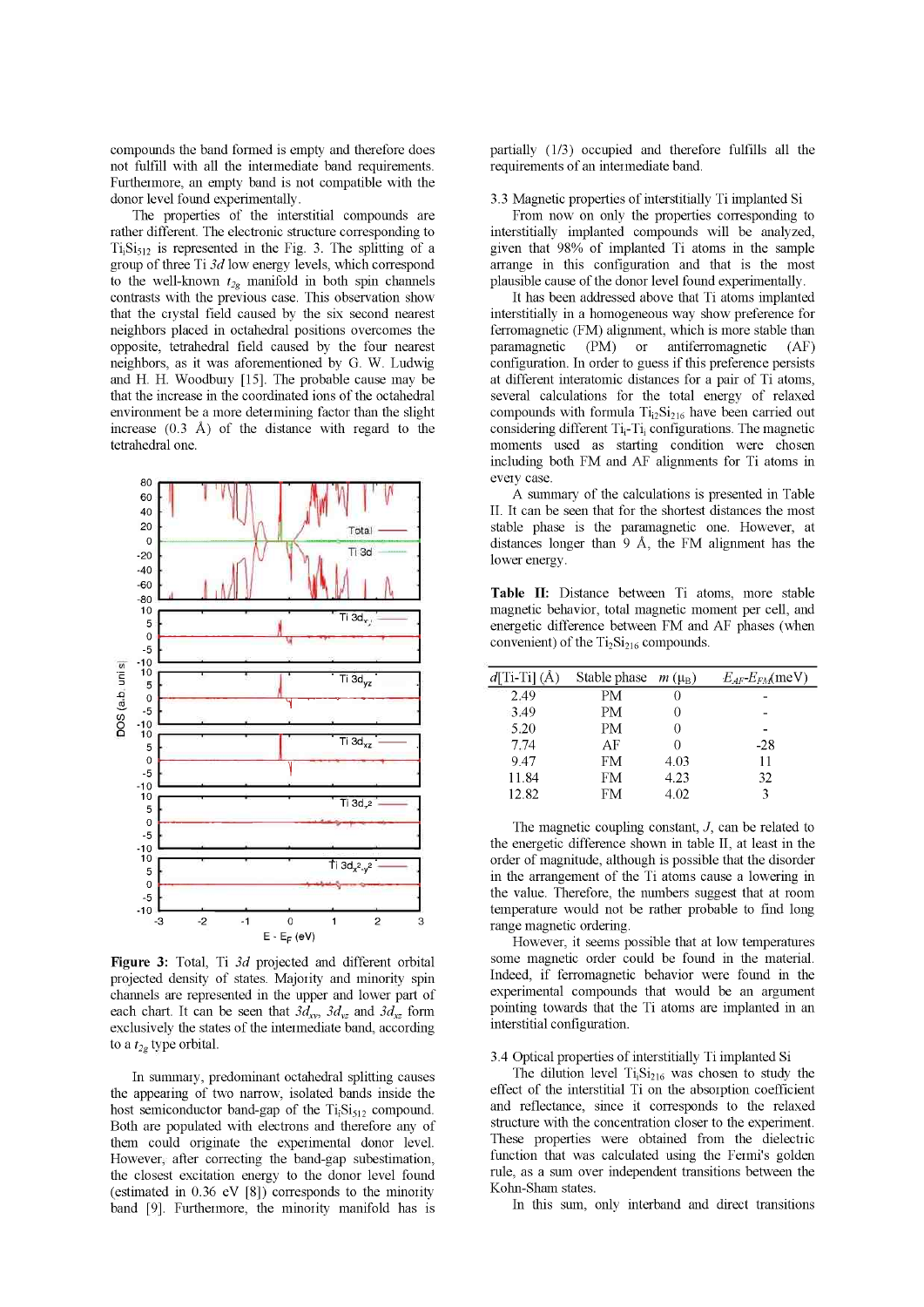were taken into account, since we expect the contribution of the indirect transitions to be much lower than that of the direct ones, as they involve three particles.

In Fig. 4, the absorption coefficient of  $Ti<sub>i</sub>Si<sub>210</sub>$  is shown and compared with that of the pure silicon. Due to the DFT underestimation of the conduction band eigenvalues, a rigid shift of the conduction band has been applied for the determination of the optical properties in order to match the experimental gap of Si. In this comparison, we can see the enhancement in the absorption of the  $Ti<sub>i</sub>Si<sub>216</sub>$  with respect to that of bulk silicon in the range of higher solar emission. This increase in the absorption is due to the contribution of the new transition involving the Ti intermediate levels. The peak around 0.8 eV is resulting from transitions from the minority-spin intermediate band to the conduction band; the one around 1.4 eV is due to excitations from the majority-spin intermediate band to the conduction band; finally there is a component originated by the transitions from the valence band to the minority intermediate band that is modest in comparison to the others.



**Figure 4:** Optical absorption (top) and reflectance (bottom) calculated for the  $Ti<sub>i</sub>Si<sub>210</sub>$  compound. The values corresponding to bulk  $\mathrm{Si}_{216}$  are included for comparison. The inset of the top curve shows the enhancement of the absorption in the range of the solar spectrum, which is included as a shade.

In the quest of an efficient photovoltaic material, its reflectance plays also an important role. When combined with the absorption coefficient, it would allow us to study, among other properties, refractive indexes, extinction coefficients, transmittances and absorptivities. The reflectance spectra in Fig. 4 show the same behavior as the absorption coefficient. The main differences between the doped and the pure semiconductor spectra happen at the low-energy transitions range. An experimental result of reflectance combined with this theoretical spectrum could help in reinforcing the conclusion that the experimental sample has mainly interstitial Ti.

## 4 CONCLUSIONS

Calculations carried out help to explain that the concentration of experimentally implanted Ti on Si corresponding to the interstitial implantation be much higher than the substitutional one, given the difference between both formation energies.

Furthermore, contrary to the case of  $Ti_{Si}$  atoms, interstitial implantation is coherent with the observation of an experimental donor level. Moreover, this level could represent one of the possible transitions in which an intermediate band formed by the Ti 3d states with  $t_{2g}$ symmetry would take part.

In principle, the experiment that would manifest the fact above would involve an increasing of photoabsorption at energies below the threshold marked by bulk Si absorption. The differences obtained theoretically from the reflectance could also help to identify an intermediate band material from interstitially implanted Ti.

Analysis of the energetic difference between FM and AF arrangements at different inter-atomic distances shows that if the Ti; atoms are homogeneously distributed some alignment could be found at low temperatures conversely to Tisi atoms which show paramagnetic behavior.

## ACKNOWLEDGEMENTS

This work was funded by the GENESIS-FV (CSD2006-0004) and PHOTOMAT (MAT2009- 14625-C03-01) Projects of the Spanish Ministry of Science and from the NUMANCIA-MA (S-05050/ENE/0310) project of Comunidad de Madrid. K. S. acknowledges a grant from Consejeria de Educación of Comunidad de Madrid and European Social Fund (E. S. F.). I. A. would like to acknowledge the MEC for a FPU grant. We acknowledge the computer resources and assistance provided by Centro de Supercomputación y Visualización de Madrid (CeSViMa).

# **REFERENCES**

- [1] P. Wahnon, C. Tablero, Phys. Rev. B 65 (2002) 165115.
- [2] P. Palacios, J. J. Fernandez, K. Sanchez, J. C. Conesa, P. Wahnon, Phys. Rev. B (2006) 085206.
- [3] P. Palacios, K. Sanchez, J. C. Conesa, P. Wahnon, Phys. Status Solidi A 203 (2006) 1395.
- [4] P. Palacios, I. Aguilera, K. Sanchez, J. C. Conesa, P. Wahnon, Phys. Rev. Lett. 101 (2008) 046403.
- [5] A. Luque, A. Marti, Phys. Rev. Lett. 78 (1997) 5014.
- [6] A. Luque, A. Marti, E. Antolin, C. Tablero, Physica B 382 (2006) 320.
- [7] J. Olea, M. Toledano-Luque, D. Pastor, G. Gonzalez-Diaz, I. Martil, J. Appl. Phys. 104 (2008) 016105.
- [8]J Olea, G Gonzalez-Diaz, D Pastor, I Martil, J. Phys. D: Appl. Phys. 42 (2009) 085110.
- [9] K. Sanchez, I. Aguilera, P. Palacios, P. Wahnon, Phys. Rev. B 79 (2009) 165203.
- [10]J. P. Perdew, J. A. Chevary, S. H. Vosko, K. A. Jackson, M. R. Pederson, D. J. Singh, C. Fiolhais, Phys. Rev. B 46 (1992) 6671.
- [11]P. Hohenberg, W. Kohn, Phys. Rev. 138 (1964) B864.
- [12]W. Kohn, L. J. Sham, Phys. Rev. 140 (1965) A1133.
- [13]G. Kresse, J. Hafner, Phys. Rev. B 47 (1993) 558.